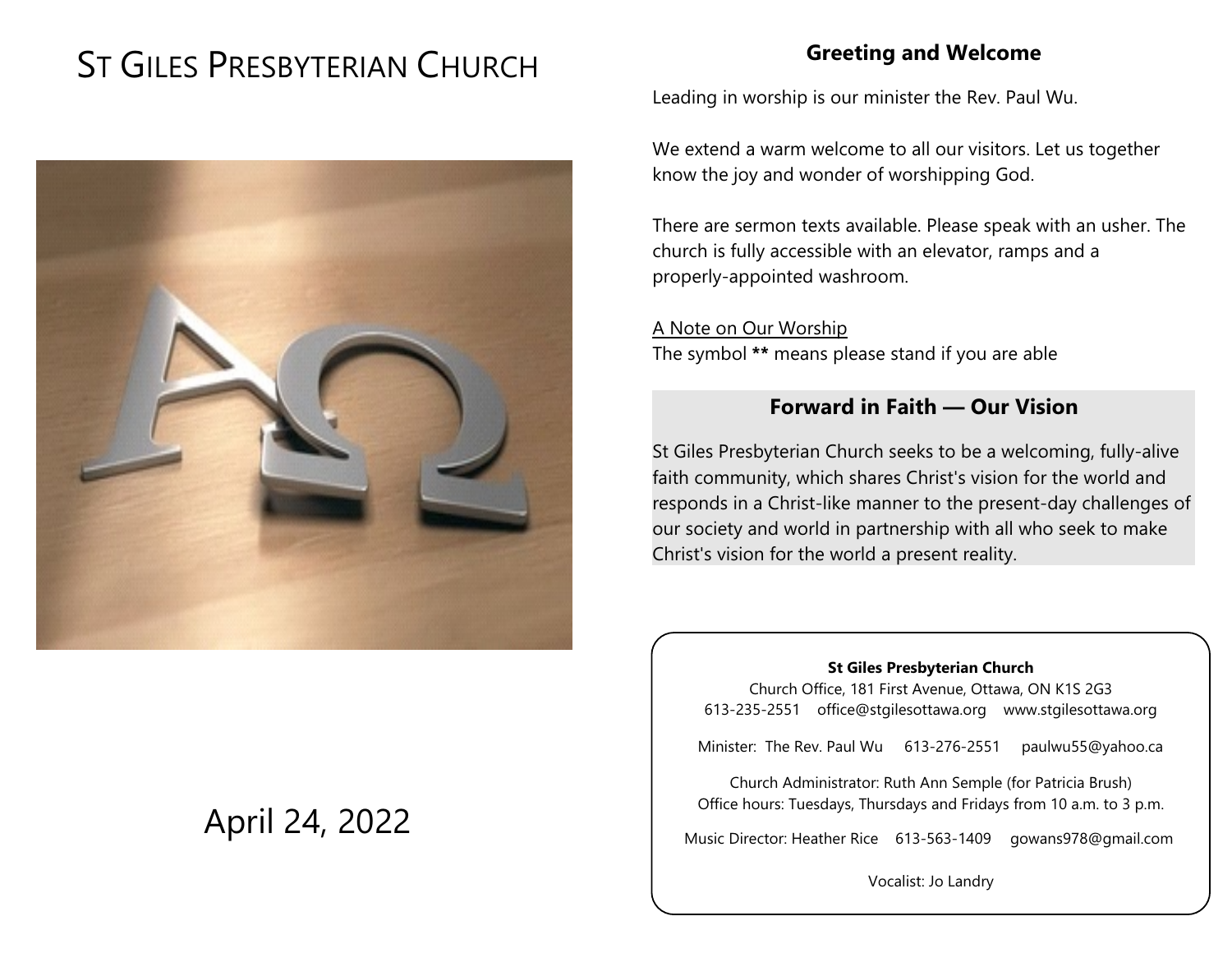We acknowledge that the land on which we gather is the traditional unceded territory of the Algonquin Anishnaabeg People. The Algonquin peoples have lived on this land since time immemorial. We are grateful to have the opportunity to be present in this territory.

Prelude *Adagio from Symphony 4* by Charles Widor

Call to Worship

- One: In life, in death, and in life beyond death,
- **All: The Risen Christ is Lord.**
- One: In hope and discouragement, in fear and in faith,
- **All: The Risen Christ is Lord.**
- One: Of the poor and broken, of the sinner and the debtors,
- **All: The Risen Christ is Lord.**
- One: In Church and community, in our hearts and our homes,
- **All: The Risen Christ is Lord, and so we gather to worship in his name.**

**\*\*Hymn: Praise the Lord with the sound of trumpet 466**

**1. Praise the Lord with the sound of trumpet, praise the Lord with the harp and lute, praise the Lord with the gentle-sounding flute. Praise the Lord in the field and forest, praise the Lord in the city square, praise the Lord any time and anywhere. Praise the Lord in the wind and sunshine, praise the Lord in the dark of night, praise the Lord in the rain or snow or in the morning light.**

**Praise the Lord in the deepest valley, praise the Lord on the highest hill, praise the Lord; never let your voice be still.**

**2. Praise the Lord with the crashing cymbal, praise the Lord with the pipe and string, praise the Lord with the joyful songs you sing. Praise the Lord on a weekday morning, praise the Lord on a Sunday noon, praise the Lord by the light of sun or moon. Praise the Lord in the time of sorrow, praise the Lord in the time of joy, praise the Lord every moment; nothing let your praise destroy. Praise the Lord in the peace and quiet, praise the Lord in your work and play, praise the Lord everywhere in every way.**

#### Children's Story

#### Prayer of Adoration

God of yesterday, today, and tomorrow, we rejoice in this new day you have made. We praise you for the abundant life with which you bless us, and for all the beauty that surrounds us as spring takes hold again. We praise you for your Son Jesus, and the power of new life promised in his resurrection. We praise you for your Spirit at work in human history, to restore and redeem our hope with that power of new life. God of steadfast love, we worship you with the Spirit and the Son, and claim your gift of new life, even in the face of any doubt or danger within the world you love. All praise, honour and glory be yours, O God, now and evermore. Amen.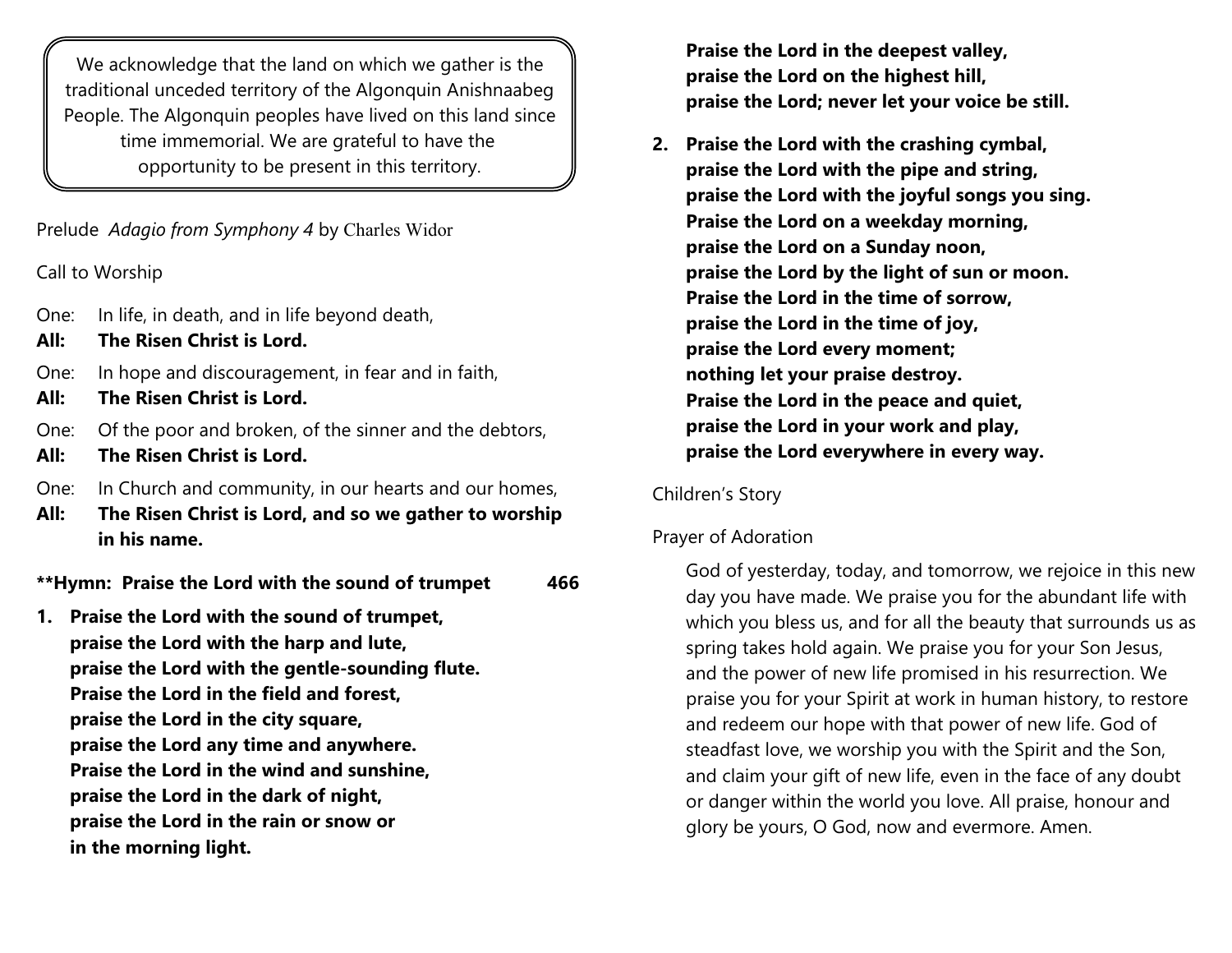#### Unison Prayer of Confession

**O God of might and mercy, in raising Jesus from the dead, you showed us your power to defeat all that brings fear and sorrow to our lives. In his resurrection, Jesus promised to be with us and go ahead of us. Yet we confess we are sometimes uncertain about your promises. We doubt the power of resurrection for our own lives. Upheaval and anxiety eat away at our peace. Forgive us when we struggle to trust you, to trust your goodness and your steadfast love for us.** 

#### The Lord's Prayer

**Our Father who art in heaven, hallowed be thy name. Thy kingdom come, thy will be done on earth as it is in heaven. Give us this day our daily bread, and forgive us our debts as we forgive our debtors, and lead us not into temptation, but deliver us from evil, for thine is the kingdom and the power and the glory, for ever and ever. Amen**

#### Assurance of Pardon

Hear and believe the good news of the Gospel. In Jesus Christ, we are forgiven and set free from sin and sorrow. In Jesus Christ, God offers us the gift of shalom. May the peace of our Lord Jesus Christ fill your hearts this day.

#### Scripture

#### First Reading: Acts 5:27-32

When they had brought them, they had them stand before the council. The high priest questioned them, saying, "We gave you strict orders not to teach in this name, yet here you have filled Jerusalem with your teaching and you are determined to bring this man's blood on us." But Peter and the apostles answered, "We must obey God rather than any

human authority. The God of our ancestors raised up Jesus, whom you had killed by hanging him on a tree. God exalted him at his right hand as Leader and Saviour that he might give repentance to Israel and forgiveness of sins. And we are witnesses to these things, and so is the Holy Spirit whom God has given to those who obey him."

#### Responsive Reading: Psalm 150 *(with refrain 1)*



#### Praise the Lord!

**Praise God in the sanctuary;** 

**praise God in the mighty firmament!**  Praise God for mighty deeds; praise God according to surpassing greatness! **Praise God with trumpet sound;** 

**praise God with lute and harp! Praise God with tambourine and dance; praise God with strings and pipe! Praise God with clanging cymbals; praise God with loud clashing cymbals!** Let everything that breathes praise the Lord!

#### **Praise the Lord!**

Second Reading: Revelation 1:4-8

John to the seven churches that are in Asia:

Grace to you and peace from him who is and who was and who is to come, and from the seven spirits who are before his throne, and from Jesus Christ, the faithful witness, the firstborn of the dead, and the ruler of the kings of the earth.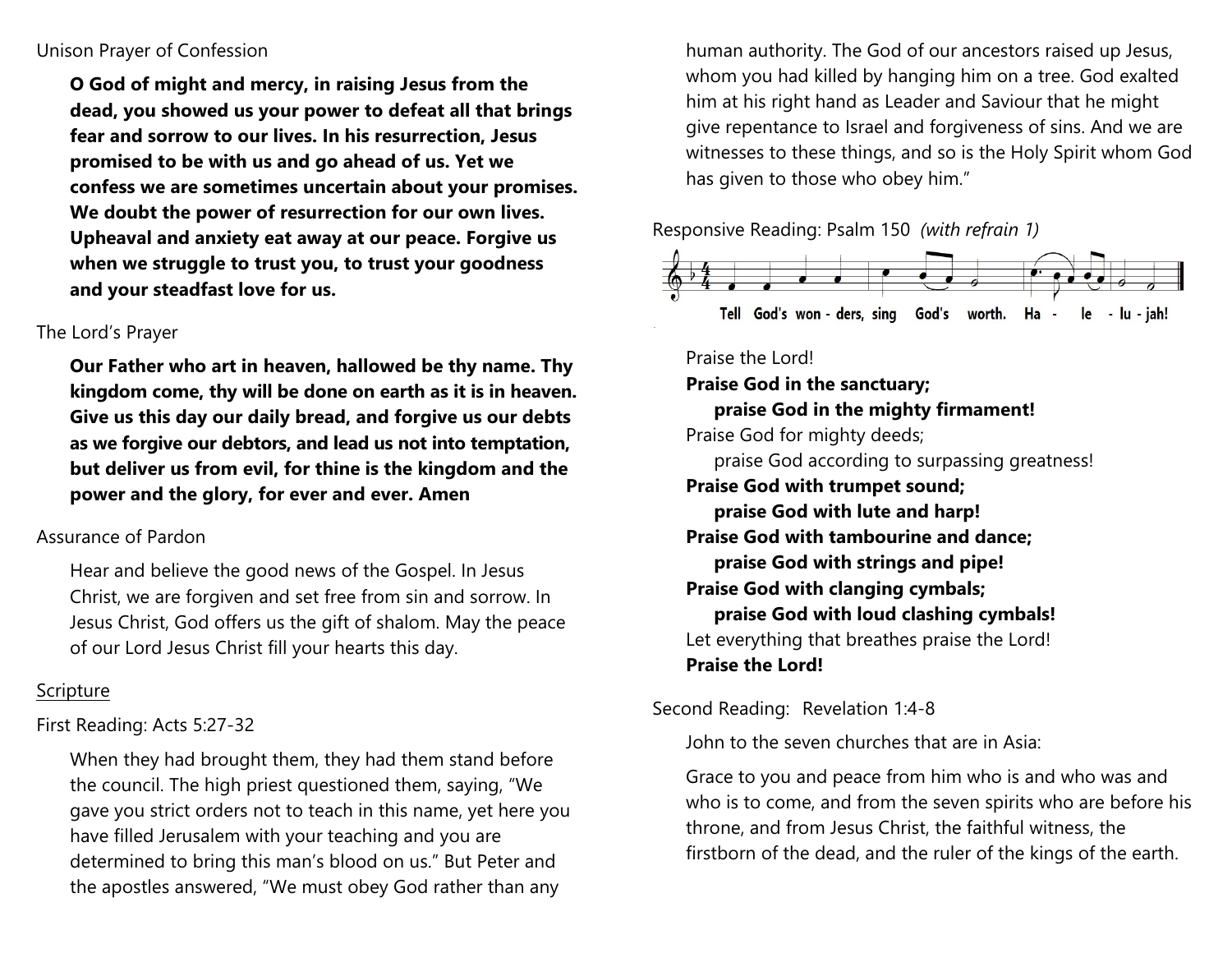To him who loves us and freed us from our sins by his blood, and made us to be a kingdom, priests serving his God and Father, to him be glory and dominion forever and ever. Amen.

Look! He is coming with the clouds;

every eye will see him,

even those who pierced him;

and on his account all the tribes of the earth will wail.

So it is to be. Amen.

"I am the Alpha and the Omega," says the Lord God, who is and who was and who is to come, the Almighty.

Reader: This is the word of the Lord, **People: Thanks be to God.**

**\*\*Hymn: I danced in the morning / Lord of the dance 250**

**1. I danced in the morning when the world was begun, And I danced in the moon and the stars and the sun, And I came down from heaven and I danced on the earth; At Bethlehem I had my birth.**

#### *Refrain:*

**Dance, then, wherever you may be; I am the Lord of the dance, said he, and I'll lead you all, wherever you may be, and I'll lead you all in the dance, said he.**

**2. I danced for the scribe and the Pharisee, But they would not dance and they wouldn't follow me; I danced for the fishermen, for James and John; They came with me and the dance went on:**

#### *Refrain*

**3. I danced on the Sabbath and I cured the lame: the holy people said it was a shame.**

**They whipped and they stripped and they hung me high, and they left me there on a cross to die.**

#### *Refrain*

**4. I danced on a Friday when the sky turned black; It's hard to dance with the devil on your back. They'd buried my body, and they thought I'd gone, but I am the dance and I still go on.**

### *Refrain*

**5. They cut me down and I leapt up high; I am the life that'll never, never die; I'll live in you if you'll live in me; I am the Lord of the dance, said he.**

#### *Refrain*

Sermon The Alpha and the Omega

Prayers of the People

#### **\*\*Hymn: At the dawning of salvation 248**

- **1. At the dawning of salvation; in the morning of the world, Christ is raised, a living banner by the love of God unfurled, Through the daylight, through the darkness, Christ leads on his great array: all the saints and all the sinners he has gathered on his way.**
- **2. He is risen in the morning, he is risen from the dead; he is laughter after sadness, he is light when night has fled.**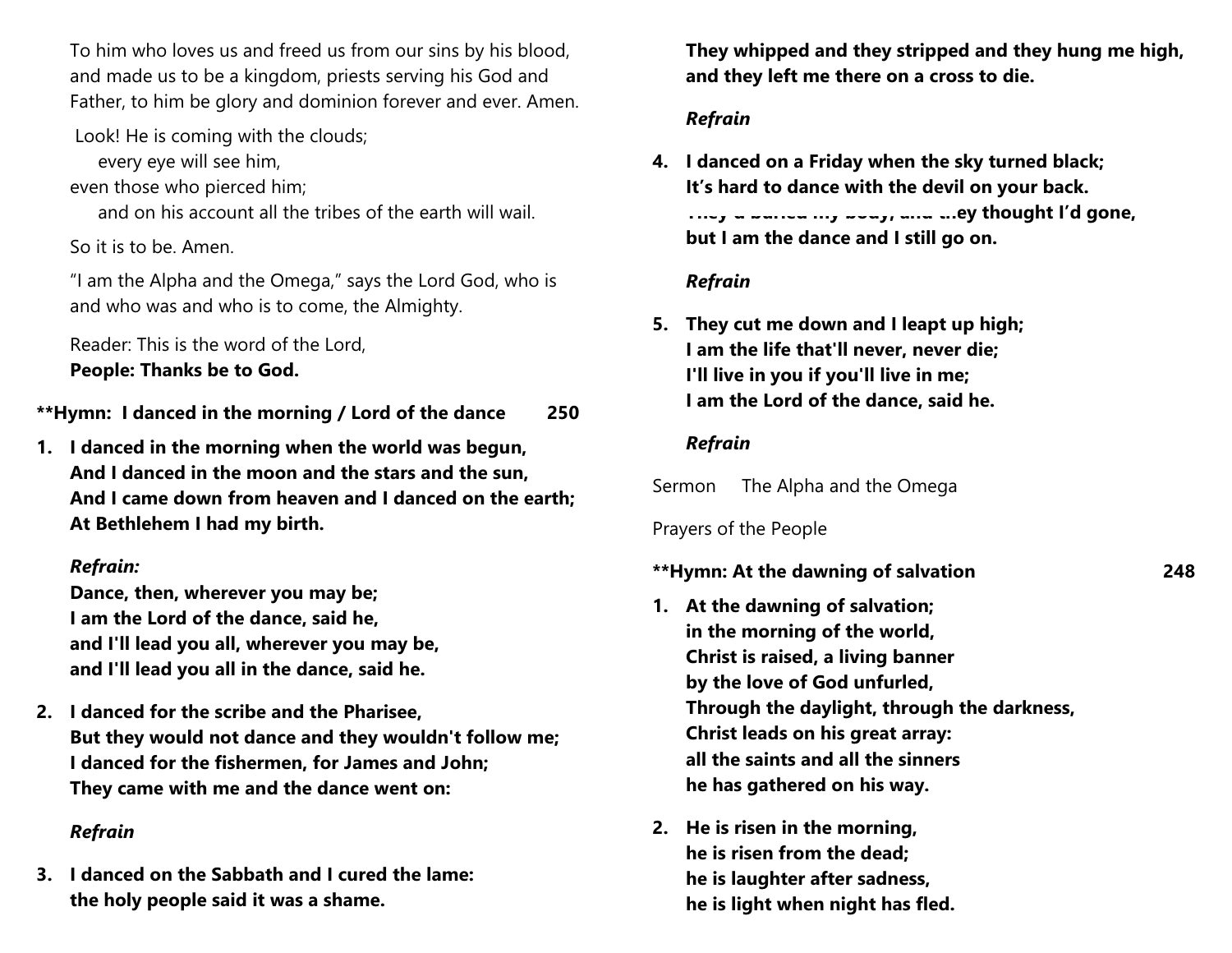**He has suffered, he has triumphed, life is his alone to give: as he gave it once he gives it evermore, that we may live.**

**3. For the glory of salvation in the dawn of Easter day we will praise you, loving Father; we rejoice to sing and pray with the Son and with the Spirit Lead us on, your great array, saints and sinners celebrating your triumphant love today.**

Passing of the Peace

Announcements

**Offering** 

**Doxology: Praise God from whom all blessings flow 830 Praise him, all creatures here below; Praise him above, ye heavenly host; Praise Father, Son and Holy Ghost.**

Prayer of Dedication

# **\*\*Hymn: Thine be the glory 258**

**1. Thine be the glory, risen, conquering Son, endless is the victory thou o'er death hast won; angels in bright raiment rolled the stone away, kept the folded grave clothes, where thy body lay.**

#### *Refrain:*

**Thine be the glory, risen, conquering Son; endless is the victory thou o'er death hast won.** **2. Lo! Jesus meets us, risen from the tomb; lovingly he greets us, scatters fear and gloom; let the Church with gladness hymns of triumph sing, for her Lord now liveth; death hath lost its sting.**

#### *Refrain*

**3. No more we doubt thee, glorious Prince of life; life is nought without thee: aid us in our strife; make us more than conquerors, through thy deathless love: bring us safe through Jordan to thy home above.**

#### *Refrain*

#### Benediction

Postlude *The City Gates* by Modeste Moussorgsky

# **Presbyterian College**

\*\*\*\*\*\*\*\*\*\*\*\*\*\*\*\*\*\*\*\*\*\*\*\*\*\*\*\*\*\*\*\*\*\*\*\*\*\*\*\*\*\*\*\*\*\*\*\*\*\*\*\*\*\*\*\*\*\*

We would like to bring the ministry of the Presbyterian College [\(www.presbyteriancollege.ca](http://www.presbyteriancollege.ca)) to your attention, particularly its upcoming Convocation on May 5, and the '3Days of Encouragement Conference' on May 24-27. The College continues to be a centre of excellence in training pastoral and lay leaders to serve in our denomination and beyond. St. Giles has made a significant commitment to fundraise for the College. We invite you to support this worthy ministry by giving generously (please mark in the giving envelop: For Presbyterian College, or For PC).